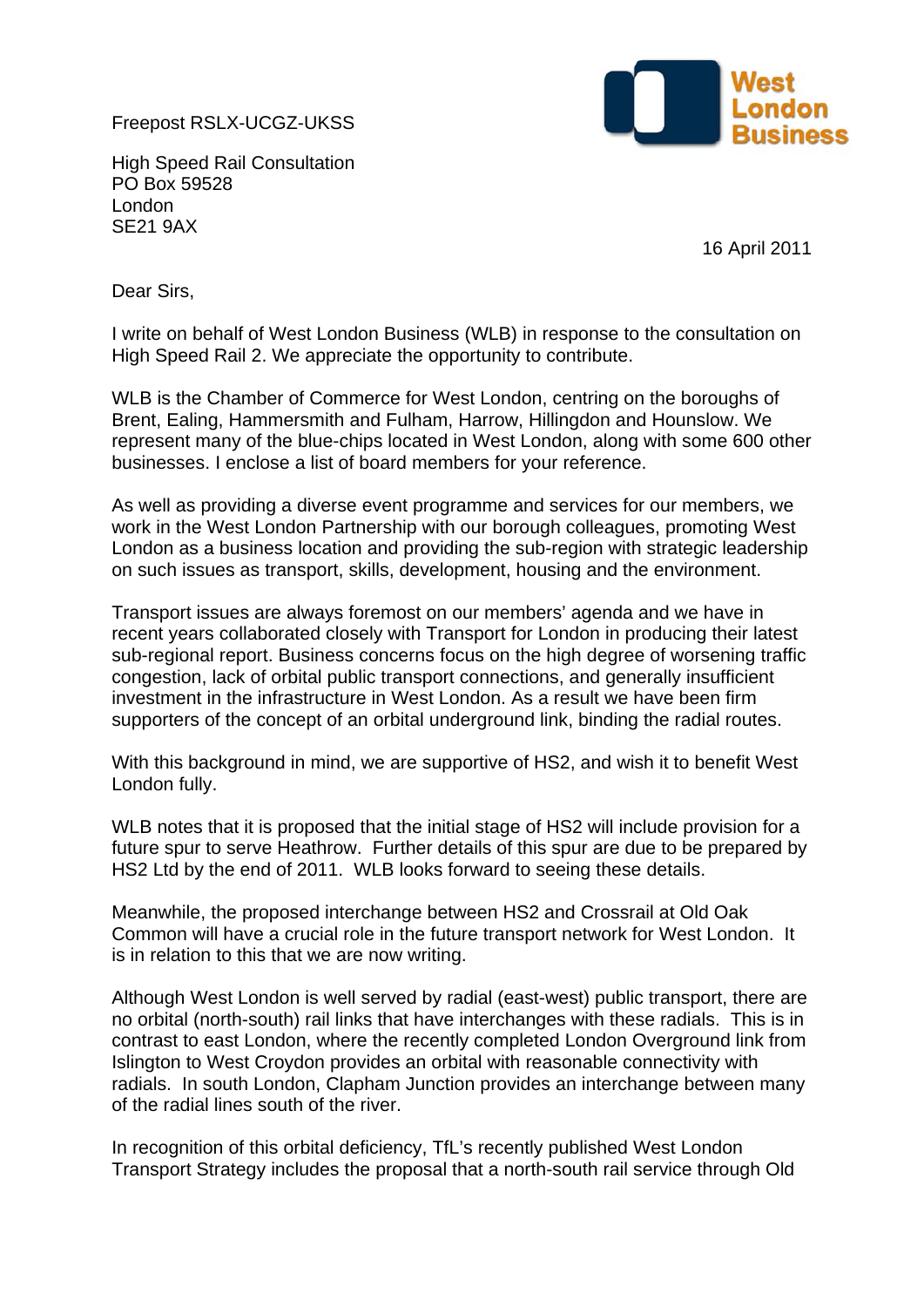Oak Common should be provided, to assist distribution of HS2 trips across West London. This is illustrated at figure 2.9 (copy attached). We note that TfL is (or will be) making the case to HS2 Ltd that this extra connectivity should be incorporated as part of Phase 1 of HS2 (page 47 of West London Transport Strategy).

WLB strongly support the principle of this concept, but stress that the usefulness of the north-south connection will be greatly dependent on the extent to which it interchanges with the other radial lines it crosses. If really good interchanges are provided with fast transfer times, this will avoid the need for many people in west London to travel via central London when using HS2. This will significantly improve the economic performance of HS2.

The interchange between HS2 and Crossrail on its own will not achieve the necessary connection with West London, except to a few places such as Ealing Broadway, Southall and Heathrow. This is because Crossrail has no interchanges with north-south rail lines.

During the last decade WLB has developed a concept for an entirely new northsouth rail line in West London, which would operate in a similar way to the Docklands Light Railway and the new Copenhagen Metro. Because trains would be driverless, they could be very frequent and have short rolling stock, thus minimising station size and cost. Because this concept was conceived before the HS2 proposals, the interchange point with Crossrail was assumed to be Ealing Broadway rather than Old Oak Common. A copy of the technical report and summary by Capita Symonds ("West London Orbital 2008 Update") are enclosed, together with a sheet explaining the concept.

WLB believes that there is an urgent need for the design of the north-south connection(s) through Old Oak Common to be developed as soon as possible. The urgency for this study arises from the fact that it could have a significant effect on the layout of the Old Oak Common interchange. The investigation should include:

- A worked-up version of the plan shown on WLTS page 11, which makes use of existing surface lines.
- A re-worked version of the WLO concept using an entirely new line, taking into account the new role of Old Oak Common. It may be that once the implications of providing new interchanges with the various radials including HS2 and Crossrail are taken into account, a tunnelled or partially tunnelled solution will emerge as the front runner.

To summarise WLB's comments on Old Oak Common:

- The usefulness of the Old Oak Common interchange will be much greater if it is connected to an orbital north-south rail service;
- Such an orbital must have interchanges with each radial line it crosses;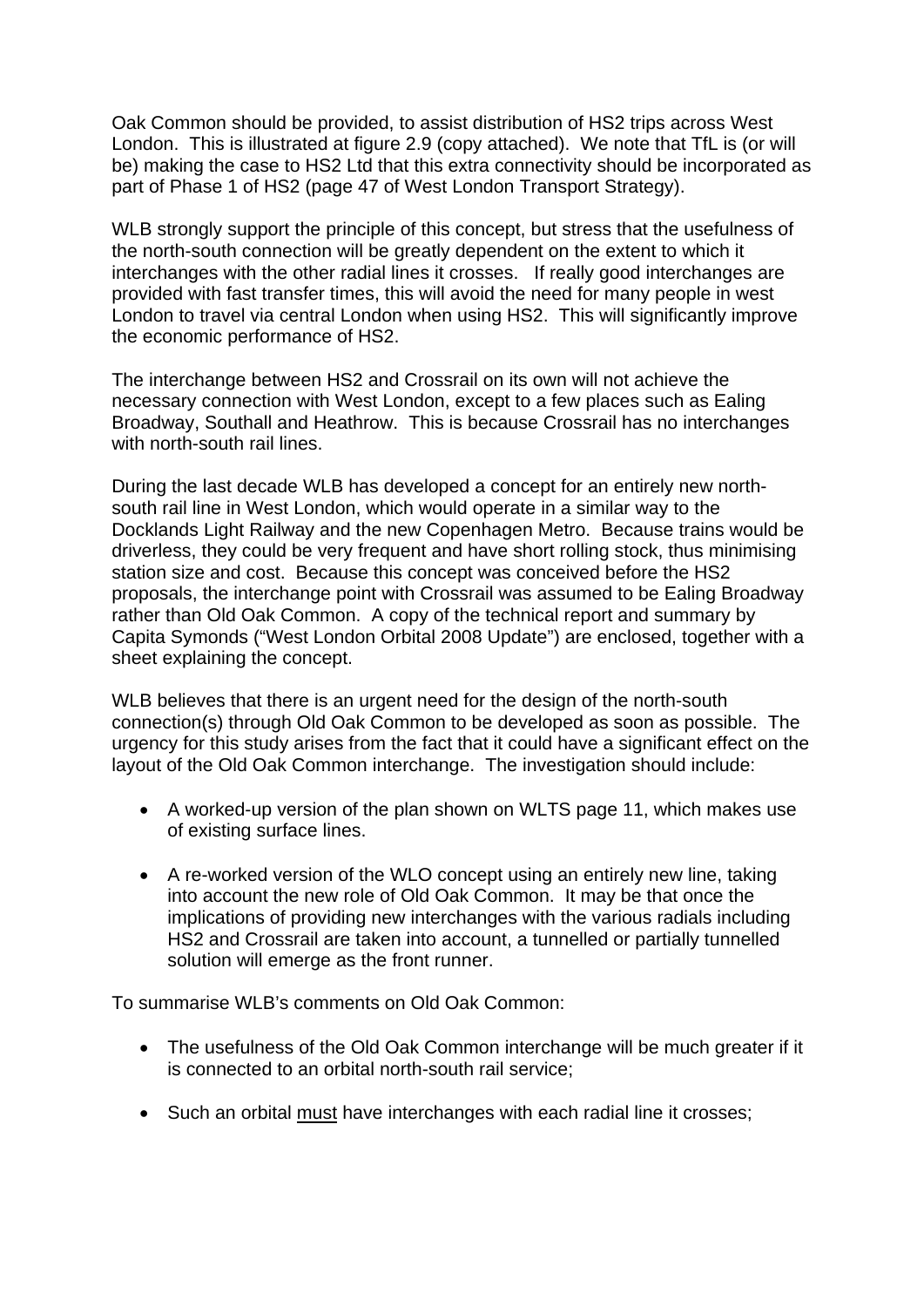- Further work is needed to see which type of solution should be adopted, and to ascertain the effect this will have on the layout of Old Oak Common interchange;
- WLB support TfL's view that this extra connectivity should be incorporated as part of Phase 1 of HS2.

I trust these views can be taken into account. We would be very happy to discuss them further and request that we set up a meeting to facilitate this.

Meanwhile, call me if any questions arise.

Sincerely yours,

Frank Wingate Chief Executive West London Business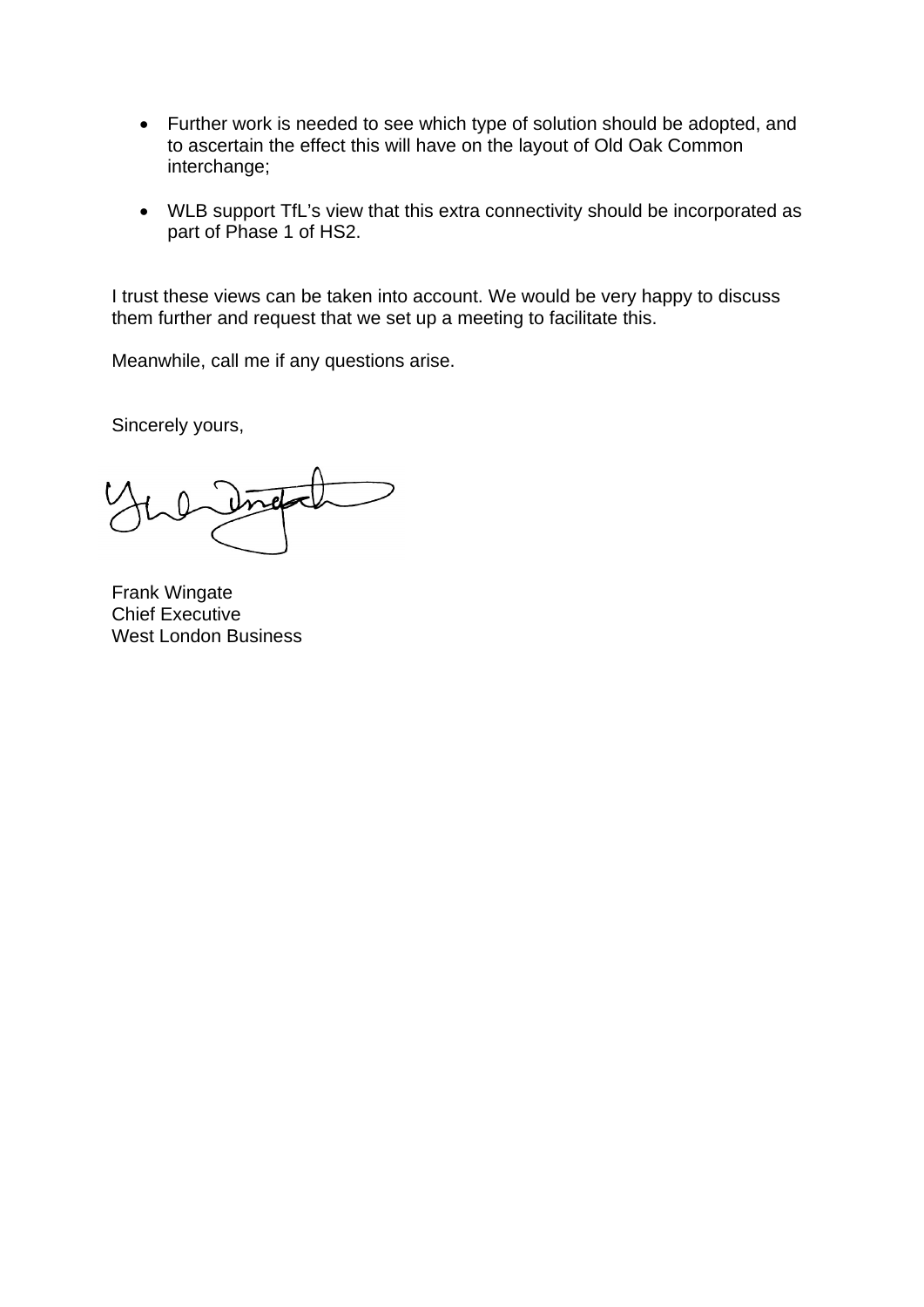

## **Spotlight: HS2 Station and Interchange at Old Oak Common**